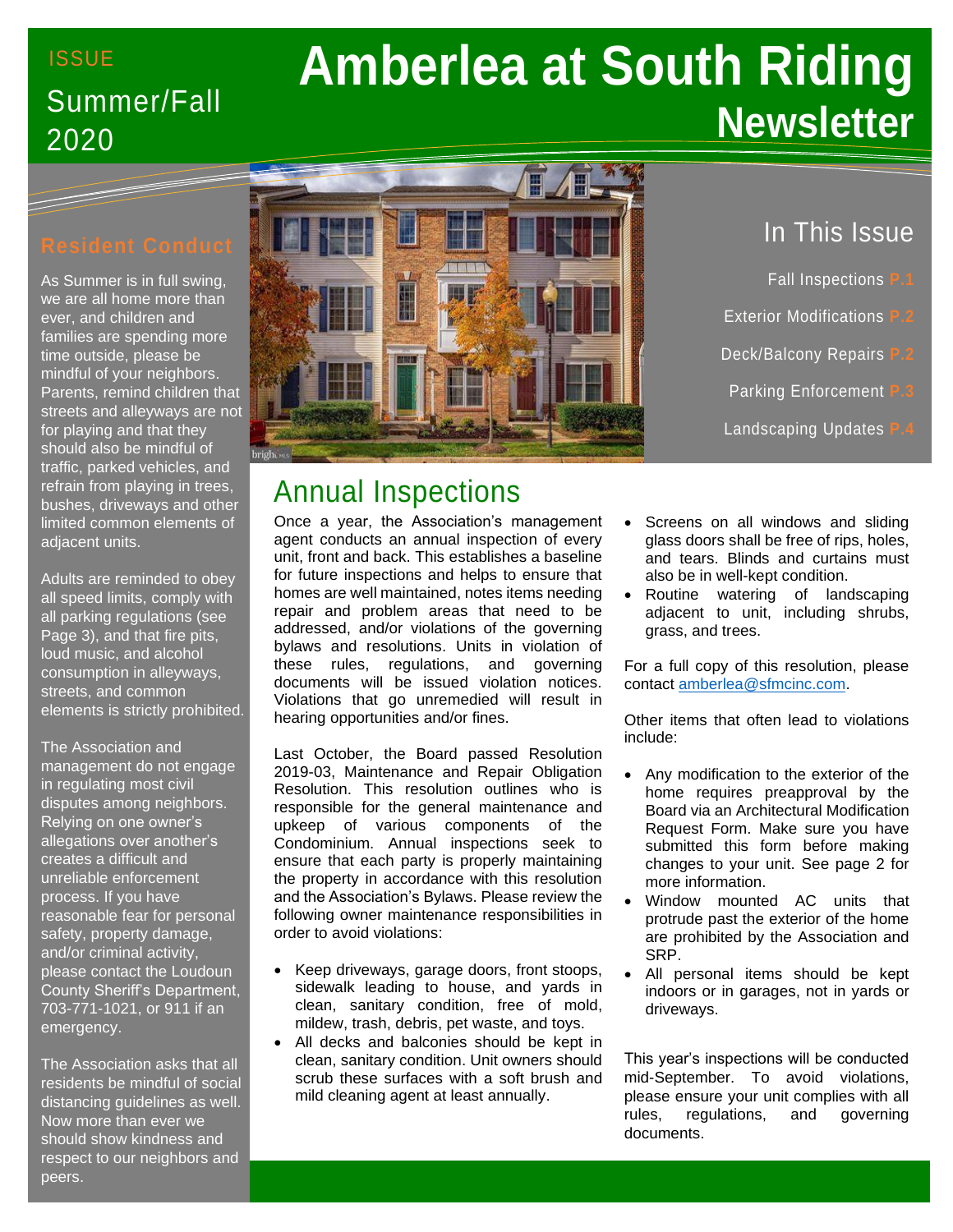#### **Next Board of Directors Meeting**

Annual Meeting **Thursday** September 10, 2020 6:30 PM South Riding Center 42420 Unicorn Drive South Riding, VA 20152

#### **Trash / Recycling**

As a reminder, trash pickup takes place on Mondays and Thursdays. Recycling is picked up only on Thursdays. All trash must be secured in the provided receptacles and placed curbside. No trash bags should be placed directly at the curb or left outside. Receptacles must be brought in the same day as pickup.

For larger items, please contact AAA or other removal service companies to schedule a special pickup and removal. All large items must be placed in the rear of units. No one wants to see a couch in front of their homes.

# Exterior Architectural Modification Requirements

Because Amberlea is a Condominium Association, exterior property is considered limited common elements and are owned by the Association, not the unit owner. As such, any modification to an exterior element, including the landscaping, requires prior approval from the Board. Owners seeking to make a change to exterior elements should submit an Architectural Modification Request Form.

Common violations for exterior modifications that have not been approved include:

- Video doorbells
- Flag poles
- Landscaping changes
- Keypad door locks
- Security cameras
- Mismatched door hardware (all locks, handles, and kickplates must match in color).
- Storm doors (must be full-view glass with no etching).

If you have already installed one of these items and have not submitted an Architectural Modification form, please do so immediately to avoid receiving a violation. Applications should be specific and include color pictures or drawings of the requested changes.

Please contact management with any questions or

# Deck/Balcony Inspections and Repairs

After numerous setbacks, contract negotiations, legal review, and trial-basis work, contractors have been selected and work has begun on the deck and balcony repairs and replacements. Based on reviews from jobs of similar scope and overall constbenefit analysis, the Board has selected LCS Services to perform work on the decks and NV Roofing to complete work on the balconies.

As work is approaching, unit owners whose deck or balcony is being repaired or replaced, as well as the neighboring units, are being informed of the scheduled work. If you are notified of upcoming work to your unit, please be sure to removal ALL personal items from the deck or balcony before the scheduled start date.

**My neighbor got a new deck, why aren't I?** At the start of this process, an engineer conducted a thorough inspection of every single deck/balcony. Based on this inspection, each deck was rated and the findings were presented to the Association. Because not all units can be replaced at one time without the need for a significant special assessment to unit owners, a phased approach was established much like other maintenance cycles in the community. Those with the most prevalent issues or structural concerns are being replaced first. The remainder will be addressed according to this phased plan.

#### **Owner Maintenance**

As a reminder, unit owners are responsible for the dayto-day maintenance of decks/balconies and ensuring they stay in clean, sanitary condition. Avoid storing items, including pots, planters and rugs that prohibit proper drainage. When water collects, it facilitates wood rot and accelerates deterioration. Units that do not complete proper maintenance may be



held responsible for any damage, repairs, or replacement.

It is also the responsibility of unit owners to report damage to management on a timely basis. Failure to notify management of an issue that leads to further damage beyond that of routine deck/balcony repair may be deemed negligence and may result in the unit owner being held responsible for costly repairs.

If you have questions or concerns regarding this process or your individual deck or balcony, please contact management.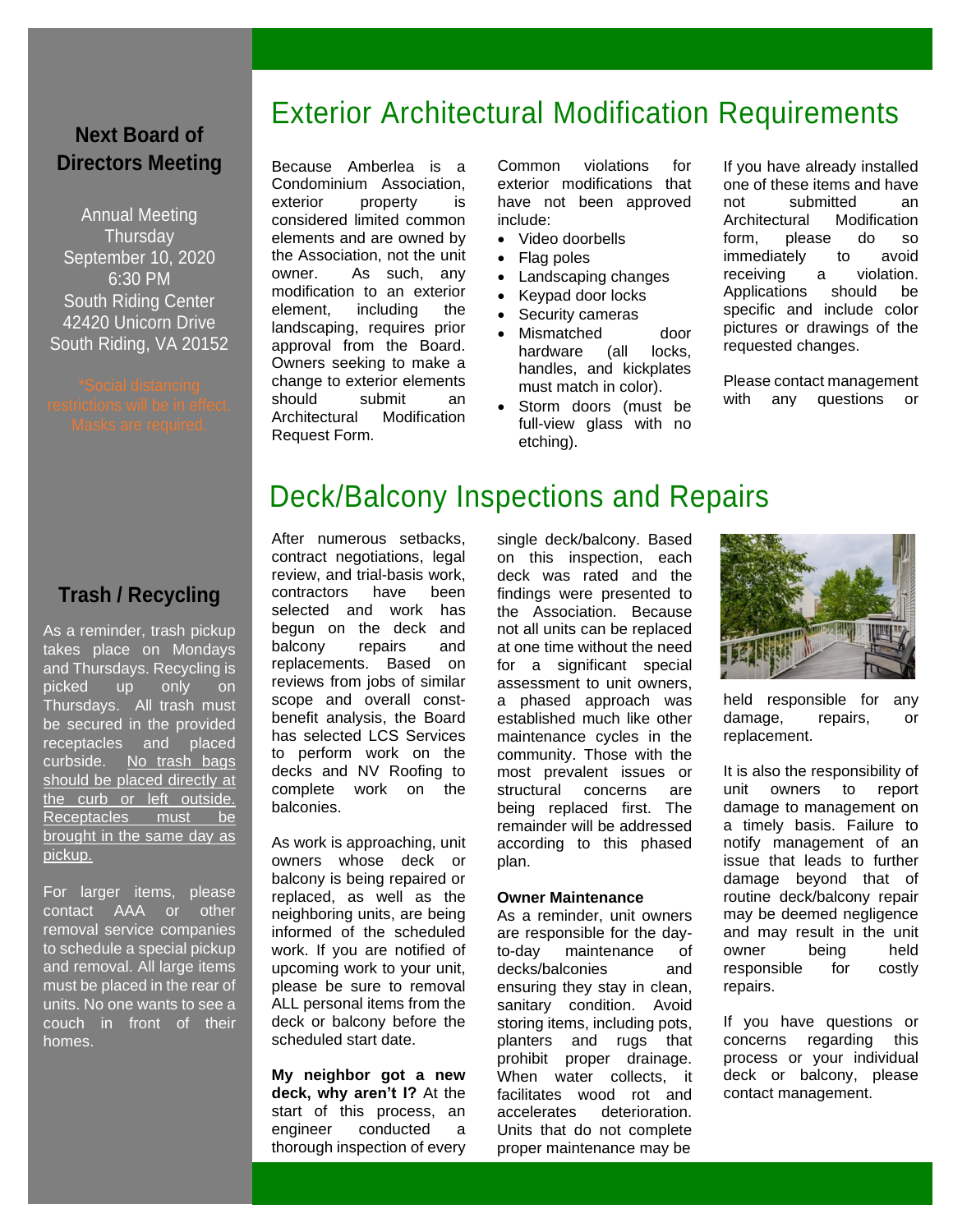

# Parking Enforcement

As more and more residents are staying home because of COVID, you've likely seen an influx in the number of cars throughout the community making common element parking even more difficult. Please be courteous of your neighbors and the limited parking and be sure to comply with all parking regulations outlined in the Bylaws and Resolution R2018-04. Highlights of this resolution include:

- **No unit shall park more than one vehicle on any common element** or parking space (with exception of driveway).
- No garage shall be used in a manner which would prevent the parking of then number of vehicles that such garage is designated to accommodate.
- No vehicle shall park in areas designated as NO PARKING, either by sign or painted curb.
- **All vehicles must conform to Virginia and Loudoun county codes**, ordinances, and statutes. All vehicles must display current license plates, registrations, inspections, and certifications required by Virginia and Loudoun County. Out of state residents must register tags within 30 days.
- Vehicles must be **parked with wheels no more than two feet from curb** with right side of vehicle adjacent to curb.
- A vehicle shall be deemed to be a junk or derelict vehicle if it does not display current state license/ registration or inspection sticker or if it is missing any necessary parts, such as, but not limited to tires, wheels, engines, doors, truck hood, wrecked or smashed body parts, etc. that are necessary for the operation of the vehicle on the public or private streets.

#### • Residents are advised to **utilize garages and driveways before parking on common elements**.

The Association shall have the authority, but not the obligation to issue a warning notice to vehicles in violation of the parking policy. Vehicles in violation of the resolution and governing documents are subject to being towed at the owner's risk and expense.

Earlier this year, the Association contracted with a new contractor, JDR Towing, to enforce the parking rules and regulations of the community. There is no monetary exchange between the Association and the tow contractor. They are simply given permission to enforce the rules enacted. If you suspect your vehicle has been towed, please contact:

> **JDR Towing 2875 Towerview Road Herndon, VA 20171 (703) 856-0270**

## **New to the Neighborhood?**

The Board welcomes you to the Amberlea at South Riding. As a reminder, the Amberlea community is a Condominium Association and is subject to additional rules and restrictions as a condo community. Both new owners and new tenants are expected to familiarize themselves and abide by all governing documents. To facilitate settling into your new home, we would like to provide a welcome packet that addresses some common FAQs and provides general information about the community. If you are new to the neighborhood and have not received this information, please contact management at [amberlea@sfmcinc.com.](mailto:amberlea@sfmcinc.com)

#### **Pet Reminders**



As a general reminder, pet owners have an obligation to clean up after their pets. The Association contracts with Doody Calls to provide pet waste stations throughout the community. Doody Calls empties waste containers and replenishes waste bags at these stations frequently. Please properly dispose of your pet waste in these containers or in your own trash cans. Pet waste bags should not be stored or collected in front of units.



Per Loudoun County ordinance, all dogs are required to be leashed when not on their own property (in our case, inside the unit). Those in violation of this ordinance may be reported to Animal Control.

In addition, all dogs must be licensed with the County and up to date on vaccinations. For more information, visit [www.loudoun.gov/4118/Anim](http://www.loudoun.gov/4118/Animal-Services) [al-Services](http://www.loudoun.gov/4118/Animal-Services)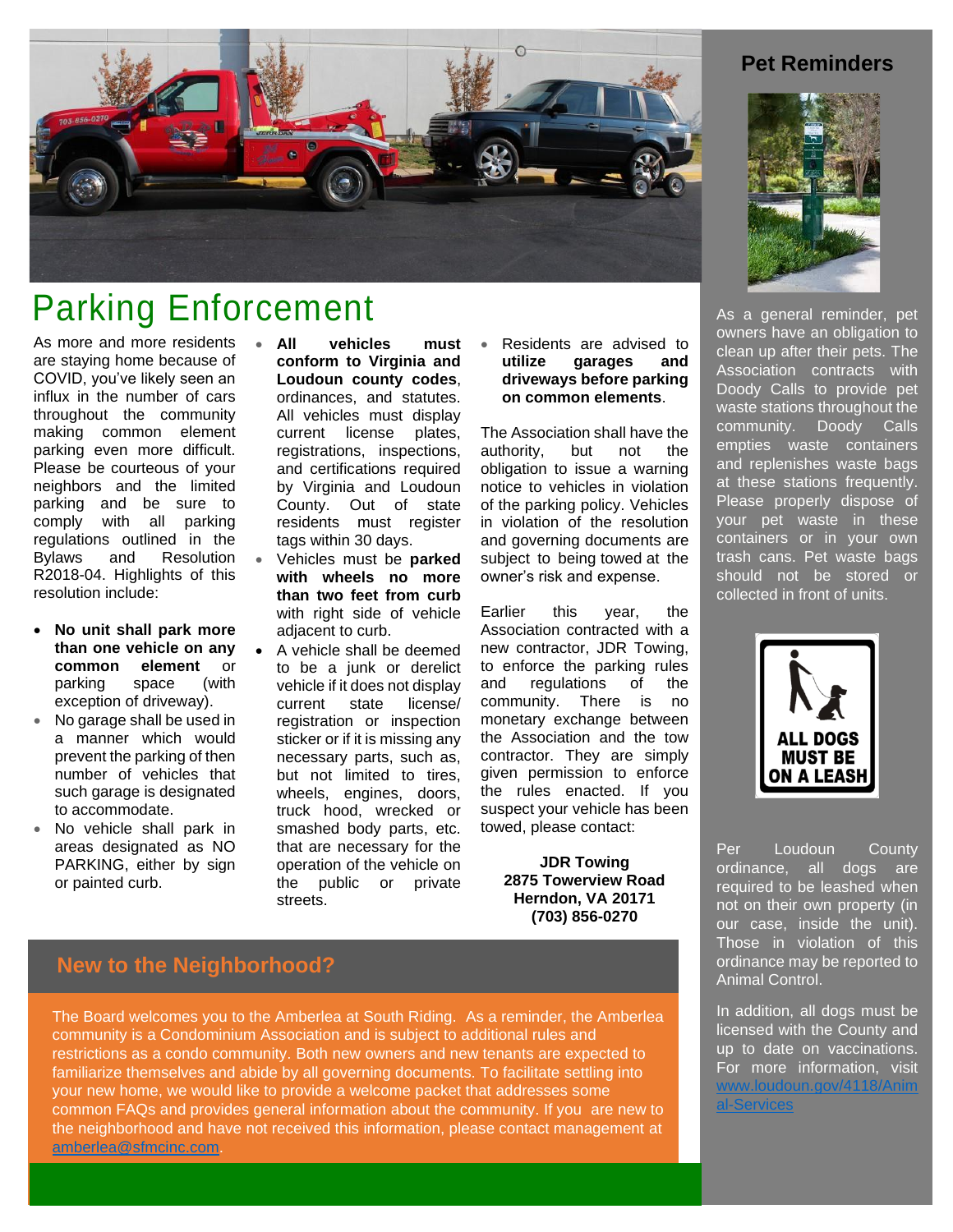#### **Newsletters Act as Official Notice**

In order to help keep costs down and be compliant with our Bylaws, important notices and communication with all units are frequently incorporated in the newsletter. It is your responsibility to read the newsletters and familiarize yourself with any new policies or changes involving the community. From time to time, management will also email or mail information directly to your home.

#### **Tall Cedars Parkway/Nations Street Intersection**

You may have read that the intersection at Nations Street and Tall Cedars Parkway will soon restrict cross traffic and left-hand turns. Once this project is completed, you will no longer be able to cross Tall Cedars or make left turns from Nations Street. Restrictions will be similar to those at the Center Street and Loudoun County Parkway intersection. The Association had no control or no input on this decision. To stay informed on area roadwork and other Dulles District updates, you may want to sign up for the newsletters sent out by Supervisor Matt Letourneau.



# Landscaping **Updates**

Bare and dying landscapes have been a continued problem throughout the community. The Board is aware of many residents' concerns. For safety reasons, the Board prioritized the deck and balcony repairs above landscaping. That does not mean the need for revamping community landscapes are being forgotten. We have inventoried units and are working with our grounds contractor to devise a plan to improve the front landscaping of many units. This includes determining the best timing of such work, what types and how many of each plant will thrive in the area and ensuring that over time they do not outgrow the space. Please bear with us as this takes time amid other large concurrent projects and while working within the budget constraints of the community.

In addition, we are reviewing a proposal to trim trees throughout the community.

The market is booming and many units have sold over the past few months at record speed. If you are planning to sell your unit, please contact SRP for HOA documents and SFMC for the Amberlea resale packet. Resale inspections are required prior to settlement. If you plan to sell or have questions about the resale process, please contact [amberlea@sfmcinc.com.](mailto:amberlea@sfmcinc.com)



Again, certain trees must be trimmed at specific times of the year to keep from damaging the trees.

#### **Landscape Reminders:**

- It is the responsibility of unit owners to routinely water all trees, plants, shrubs, and grass adjacent to their unit.
- Owners may replace landscaping at their own expense only with prior approval from the Board. You must submit an Architectural Modification form beforehand. This includes the addition or removal of any landscape element.
- Composting or disposal of any form of waste in front/rear yards or any common element is strictly prohibited.

Selling/Leasing Unit Requirements

Are you planning on renting your home? Per condo bylaws and the leasing resolution, owners must receive approval from the Board prior to leasing their unit. Applications should be submitted at least 45 days prior to leasing. Please contact management for all leasing requirements or for a copy of the leasing resolution. Owners are responsible for making sure

• Vine-like, fruit, vegetable, or other invasive plants are prohibited. If you<br>notice one of these one of these growing, please remove immediately to stop them possibly spreading. It is extremely difficult to control invasive plants and weeds, even for landscape professionals.

- Each unit may have no more than two planters in front of unit.
- Bikes, toys, and any other personal items should not be stored in yards or common elements. Do not leave items out that may interfere with lawnmowers or other landscaping tools.

tenants comply with all governing documents, rules, and regulations of the Association.